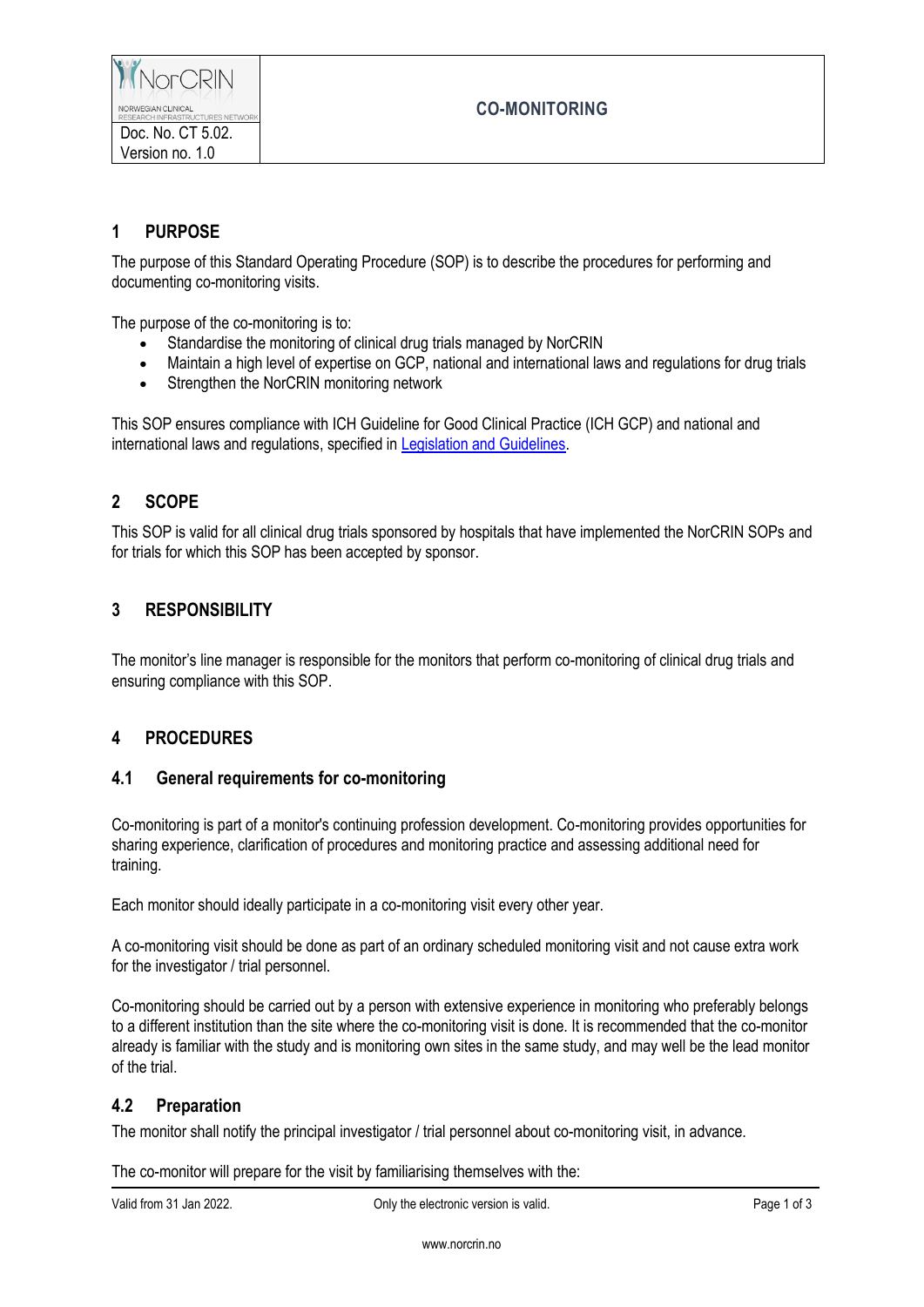

# **CO-MONITORING**

- Status of the trial
- Protocol
- Procedures for the trial
- Monitoring plan

# **4.3 Conduct of the visit**

The co-monitor will verify that the monitoring plan for the trial is followed, and observe how the different monitoring tasks are done.

The monitor and co-monitor should discuss their common understanding of protocol, study procedures and monitoring plan.

The co-monitor and the monitor should prepare [a Co-monitoring visit report](https://www.norcrin.no/documents/2022/01/ct-5-02-01-co-monitoring-visit-report.doc/) together with lessons for both parties.

Unresolved / significant issues, or issues that can be of value to discuss in the monitoring group, will be escalated to the head of the monitoring group. The co-monitoring report will be signed and dated by both parties and sent to the head of the monitoring group within 14 calendar days after the co-monitoring visit. The issues raised in the report will be discussed in the monitoring group at the be-annually meetings.

All monitors should plan for at least one co-monitoring visit across the region per year and inform the head of the monitoring group about the plan. The head of the monitoring group has the responsibility to update the comonitoring log.

### **4.4 Review of co-monitoring**

The monitoring group will review the "topics of interest to the monitoring group" identified on co-monitoring visit reports on an annual basis, and take action as required to ensure compliance with ICH GCP monitoring requirements and NorCRIN SOPs.

### **5 DOCUMENTATION**

Reports will be filed by the head of the monitoring group, and should not be filed in the TMF. It is recommended that the monitor and co-monitor file a copy of the report in their training file, and forward the report to own line management as agreed locally.

### **6 NON-COMPLIANCE MANAGEMENT**

All non-compliance should be handled according to the procedures for handling non-compliance of the individual health trust / institution and to SOP [Protocol Deviation Handling.](https://www.norcrin.no/documents/2022/01/ct-2-04-protocol-deviation-handling.docx/)

### **7 REFERENCES**

#### **7.1 EXTERNAL REFERENCES**

[ICH Guideline for Good Clinical Practice E6 \(R2\)](http://www.ema.europa.eu/docs/en_GB/document_library/Scientific_guideline/2009/09/WC500002874.pdf) section 5.18